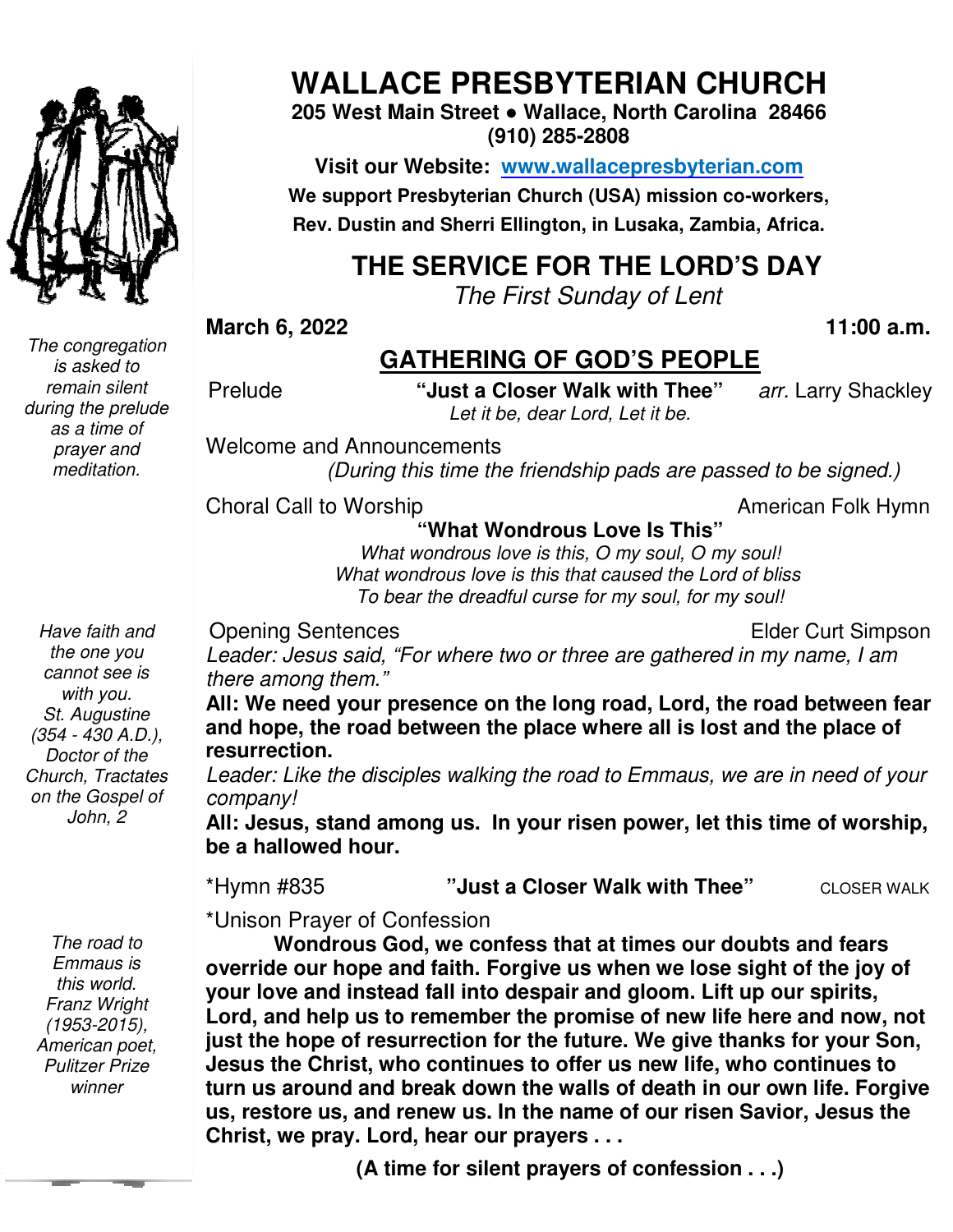*For we walk by faith, not by sight. 2 Corinthians 5:7*  \*Responsive Assurance of Pardon

*Leader: Once you were not a people, but now you are God's people; once you had not received mercy, but now you have received mercy.*

**All: We are God's own people, in order that we may proclaim the mighty acts of him who called us out of darkness into his marvelous light.**  *Leader: Receive the good news of the gospel:* 

**All: In Jesus Christ we are forgiven!**

Gloria Patri **Glory Be to the Father Glory be to the Father, and to the Son, and to the Holy Ghost; as it was in the beginning, is now, and ever shall be, world without end. Amen, amen.** 

## **PROCLAIMING GOD'S WORD**

Children's Sermon

Prayer for Illumination

 *him or not, or I believe that whether we recognize him or not, or believe in even know his name, again and again Jesus comes and walks a little way with us along whatever road we're following. Frederick Buechner, The Longing for Home* 

 **path with your Son. Through all of life's trials and tribulations your Word Holy God, reveal your presence to us this day as we journey this sustains us for the journey ahead. Send your Spirit upon us that we might listen, discern, and take heart. Be near us this day and may your Word with us stay and dwell with us forevermore. Amen.** 

| <b>Old Testament Lesson</b> | Psalm 43:1-5                           | <b>Elder Curt Simpson</b> |
|-----------------------------|----------------------------------------|---------------------------|
| Gospel Lesson               | Luke 24:13-35, focused on verses 13-17 |                           |
| Sermon                      | "On the Road Again"                    | Dr. Philip K. Gladden     |

A Time for Silent Reflection

Pastoral Prayer with The Lord's Prayer



י<br>-**Our Father who art in heaven, hallowed be Thy name. Thy kingdom come, Thy will be done, on earth as it is in heaven. Give us this day our daily bread; and forgive us our debts, as we forgive our debtors; and lead us not into temptation, but deliver us from evil. For Thine is the kingdom and the power and the glory, forever. Amen.**

#### **GIVING THANKS TO GOD**

Presentation of Tithes and Offerings P.A.T.H. (Presbyterian Answer to Hunger) Offering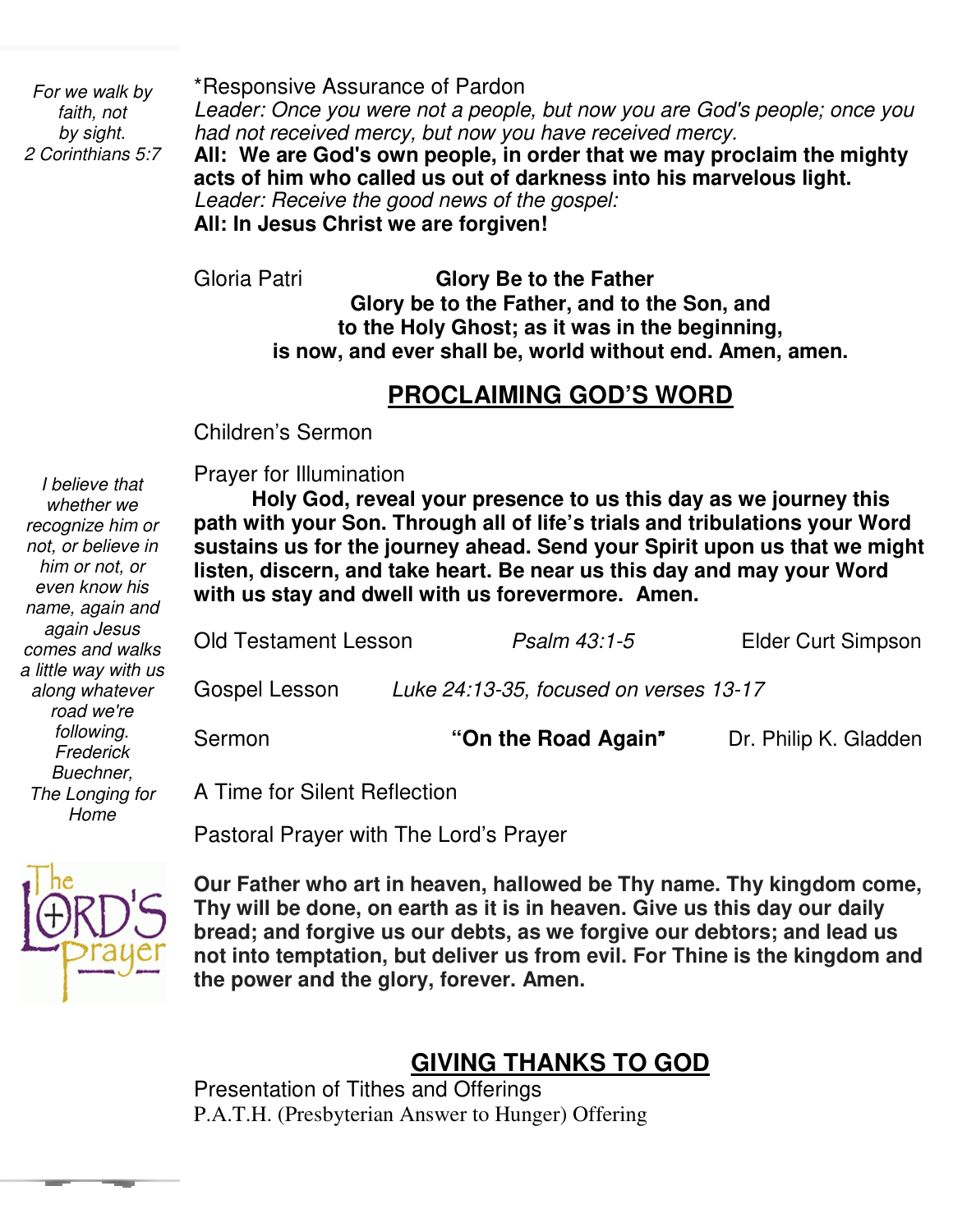\*Doxology and Prayer of Dedication

*Praise God from whom all blessings flow;*

 *Praise Him above ye heavenly host;* 

 *Praise Him all God from creatures here below;* 

 *Praise Father, Son, and Holy Ghost. Amen. Father,* 

 *"Lead Me, Guide Help me through the darkness your face to see. Lead me, O Lord, lead me. Hymn 740, Me," Glory to God* 

Offertory **"How Beautiful"** with "**There Is a Redeemer"** arr. Lloyd Larson<br> *And the children of earth. How beautiful the feet that walked*<br> *And the children of earth. How beautiful the feet that walked*<br> *The long dusty How beautiful the hands that served the wine and the bread And the children of e How beautiful hands that earth. How beautiful the feet that walked The long dusty roads and the hill to the cross. How beautiful, how beautiful is the body of Christ. How beautiful the heart that bled, that took all my sin and bore it instead. How beautiful the tender eyes that c And as He laid down His life, we offer this sacrifice That we will live just as He died: Willing to pay the price. How beautiful is the body of Christ. There is a Redeemer, Jesus, God's own Son; Precious Lamb of God, Mess Thank you, O my Father, for giving us Your Son, And leaving Your Spirit till the work on earth is done. Jesus, my Redeemer, name above all names;* And leaving Your Spirit till the work on earth is done.<br>Jesus, my Redeemer, name above all names;<br>Precious Lamb of God, Messiah, Hope for sinners slain. *The long dusty roads and the hill to the cross.*<br>*How beautiful, how beautiful is the body of Christ.*<br>beautiful the heart that bled, that took all my sin and bore it instead.<br>beautiful the tender eyes that chose to forgi And as He laid down His life, we offer this sacrit<br>at we will live just as He died: Willing to pay the<br>How beautiful is the body of Christ.<br>There is a Redeemer, Jesus, God's own Son<br>Precious Lamb of God, Messiah, Holy One. 



*walk into nowhere. C.S. Lewis, "Perelandra" (1946)* 

The Affirmation of Faith: The Apostles' Creed **I believe in God the Father Almighty, Maker of heaven and earth. And in Jesus Christ his only Son our Lord; Christ Lord; who was conceived by the Holy Ghost, the Ghost, born of the Virgin Mary, suffered under Pontius Pilate, Pilate,**  was crucified, dead, and buried; he descended into hell; the third day he rose again from the dead; **he ascended into heaven, and sitteth on the right hand of God the Father Almighty; from thence he shall come to judge the quick and the dead. I believe in the Holy Ghost; the holy catholic Church; the communion of saints; saints; the forgiveness of sins; the resurrection of the body; body; and the life everlasting. Amen.**  \*Hymn #743 **"O God, You Are My God O God"** STEP BY STEP *To walk out of God's will is to*  \*Benediction sitteth on the right hand of God the Father<br>**n** thence he shall come to judge the quick a<br>lieve in the Holy Ghost;<br>holy catholic Church; (Step by Step)

\*Choral Benediction

*Amen, amen. Amen, amen, amen. Amen, amen.* **"Amen"** African American Spiritual

\*Postlude

*\*All who are able may stand.*